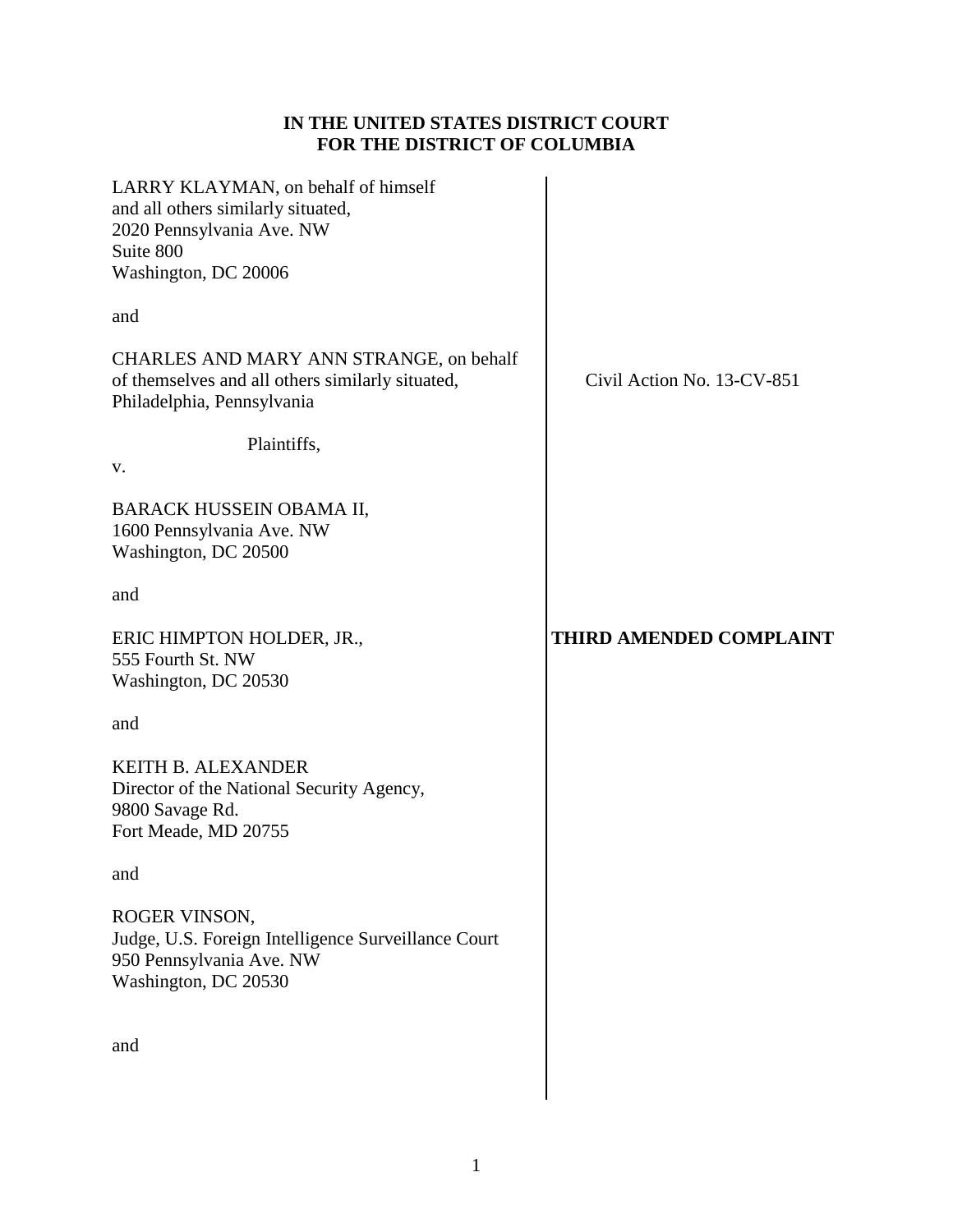NATIONAL SECURITY AGENCY, 9800 Savage Rd. Fort Meade, MD 20755

and

THE U.S. DEPARTMENT OF JUSTICE, 950 Pennsylvania Ave. NW Washington, DC 20530

Defendants.

Plaintiff, Larry Klayman, a former U.S. Department of Justice prosecutor, and Plaintiffs Charles and Mary Ann Strange (collectively "Plaintiffs") hereby sue Barack Hussein Obama, Eric Holder, Keith B. Alexander, Roger Vinson, the U.S. Department of Justice ("DOJ"), and the National Security Agency ("NSA"), (collectively "Defendants"), in their personal and official capacities, for violating Plaintiffs' constitutional rights, Plaintiffs' reasonable expectation of privacy, free speech and association, right to be free of unreasonable searches and seizures, and due process rights for directly and proximately causing Plaintiffs mental and physical pain and suffering and harm as a result of the below pled illegal and criminal acts. Plaintiffs allege as follows:

### **INTRODUCTION**

1. This is an action for violations of the First, Fourth, and Fifth Amendments to the U.S. Constitution. This is also an action for violations of privacy, freedom of expression and association, due process, and other illegal acts. Plaintiffs bring this action on behalf of themselves and all other similarly situated consumers, users, and U.S. citizens who are customers and users of Verizon Communications (hereinafter collectively "Verizon") and any other Verizon affiliates or subsidiaries.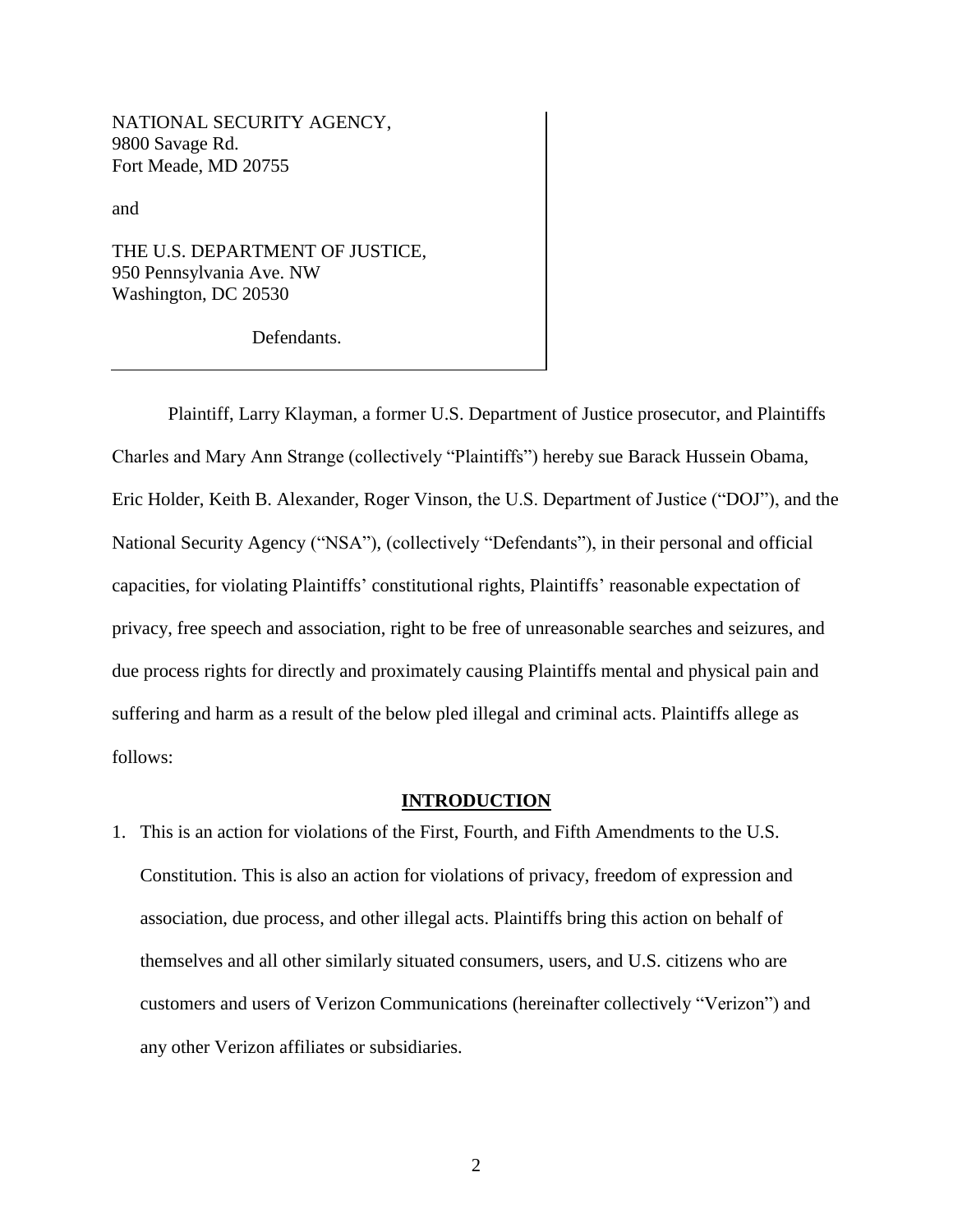- 2. This case challenges the legality of Defendants' participation and conduct in a secret and illegal government scheme to intercept and analyze vast quantities of domestic telephonic communications. Specifically, on June 5, 2013, The Guardian posted a classified order from the secretive Foreign Intelligence Surveillance Court directing Verizon to turn over, "on an ongoing daily basis," the following tangible things: "All call detail records or "telephony metadata" created by Verizon for communications (i) between the United States and abroad; or (ii) wholly within the United States, including local telephone calls."
- 3. This would give the NSA over one hundred millions phone records on a daily basis. The information would also include a list of all the people that Verizon customers call and who called them; how long they spoke; and perhaps, where they were on a given day. Further, there is nothing in the order requiring the government to destroy the records after a certain amount of time nor are there any provisions limiting who can see and hear the data.
- 4. The order, issued and signed by Judge Roger Vinson, violates the U.S. Constitution and also federal laws, including, but not limited to, the outrageous breach of privacy, freedom of speech, freedom of association, and the due process rights of American citizens.
- 5. This surveillance program was authorized and ordered by the President and undertaken by the NSA and the other Defendants, intercepting and analyzing the communications of hundreds of millions of Americans. Prior to this disclosure and revelation, Plaintiffs had no reasonable opportunity to discover the existence of the surveillance program or the violation of the laws alleged herein.
- 6. Verizon maintains domestic and international telecommunications facilities over which hundreds of millions of Americans' telephone communications pass every day. They also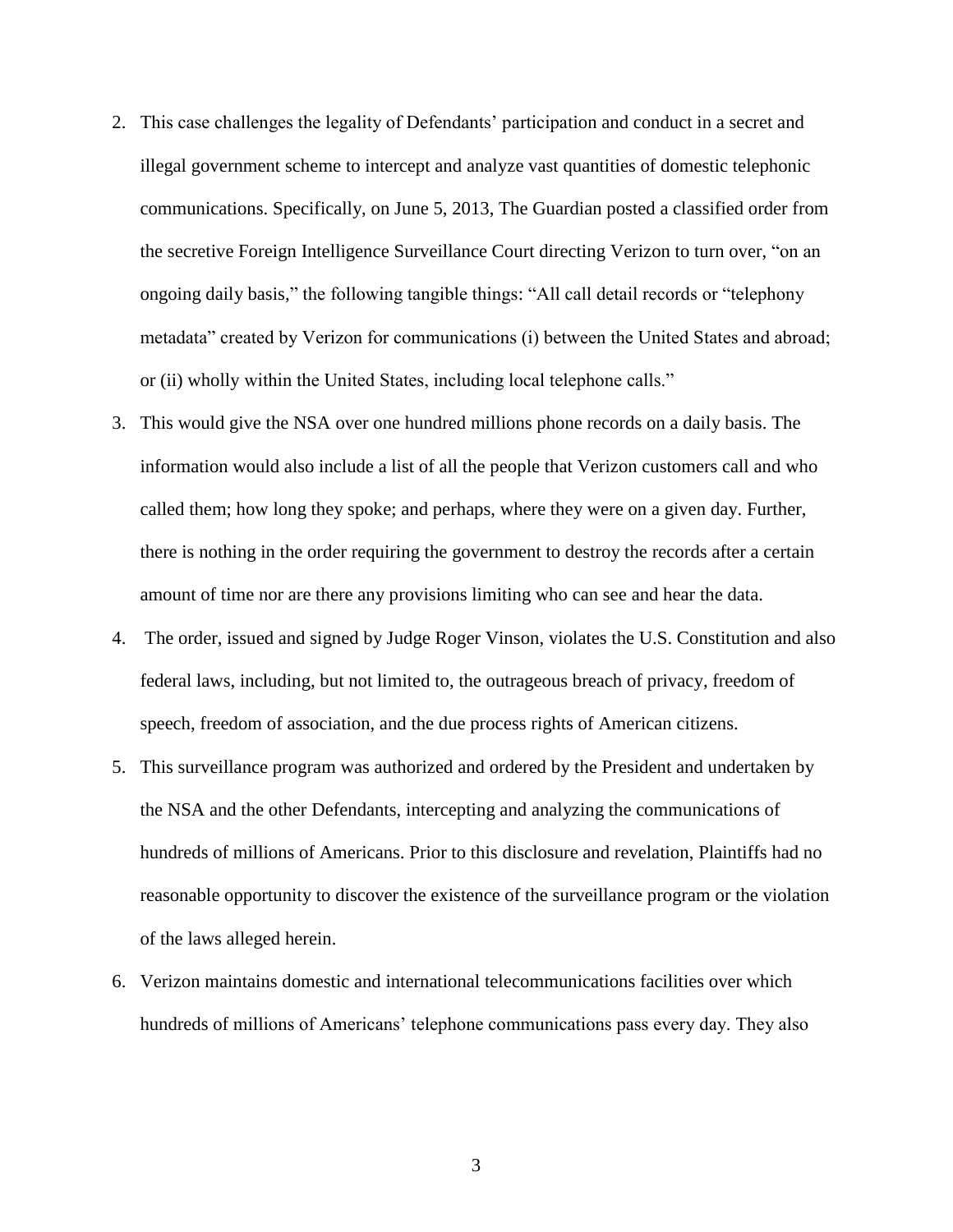manage some of the largest databases in the world containing records of most or all communications made through their myriad telecommunications services and operations.

- 7. Verizon has opened its key telecommunication databases to direct access by the NSA and/or other government agencies, intercepting and disclosing to the government the contents of its customers as well as detailed communication which include but are not limited to telephonic and internet metadata records with regard to over one hundred million of its customers, including Plaintiffs. Verizon continues to assist the government in its secret surveillance of over one hundred million of ordinary Americans citizens just on a daily basis, both domestically and with regard to overseas calls and internet communications of the Plaintiffs and others; such as email and text messages.
- 8. Plaintiffs are suing for declaratory relief, damages, and injunctive relief to stop this illegal conduct and hold Defendants, individually and collectively, responsible for their illegal collaboration in the surveillance program, which has violated the law and damaged the fundamental freedoms of American citizens.

### **THE PARTIES**

9. Plaintiff Larry Klayman is an individual and an attorney who is a subscriber and user of Verizon at all material times. In fact, on information and belief, Plaintiff Larry Klayman has been a subscriber and user of Verizon for many years. Plaintiff Larry Klayman resided in the District of Columbia ("D.C") for over twenty years and continues to conduct business in Washington, D.C. as the Chairman and General Counsel of Freedom Watch and otherwise. Plaintiff Larry Klayman is a public advocate and has filed lawsuits against President Obama and has been highly critical of the Obama administration as a whole. On information and belief, Defendants have accessed telephonic and internet records, both domestic and international communications pertaining to Plaintiff Larry Klayman pursuant to the Order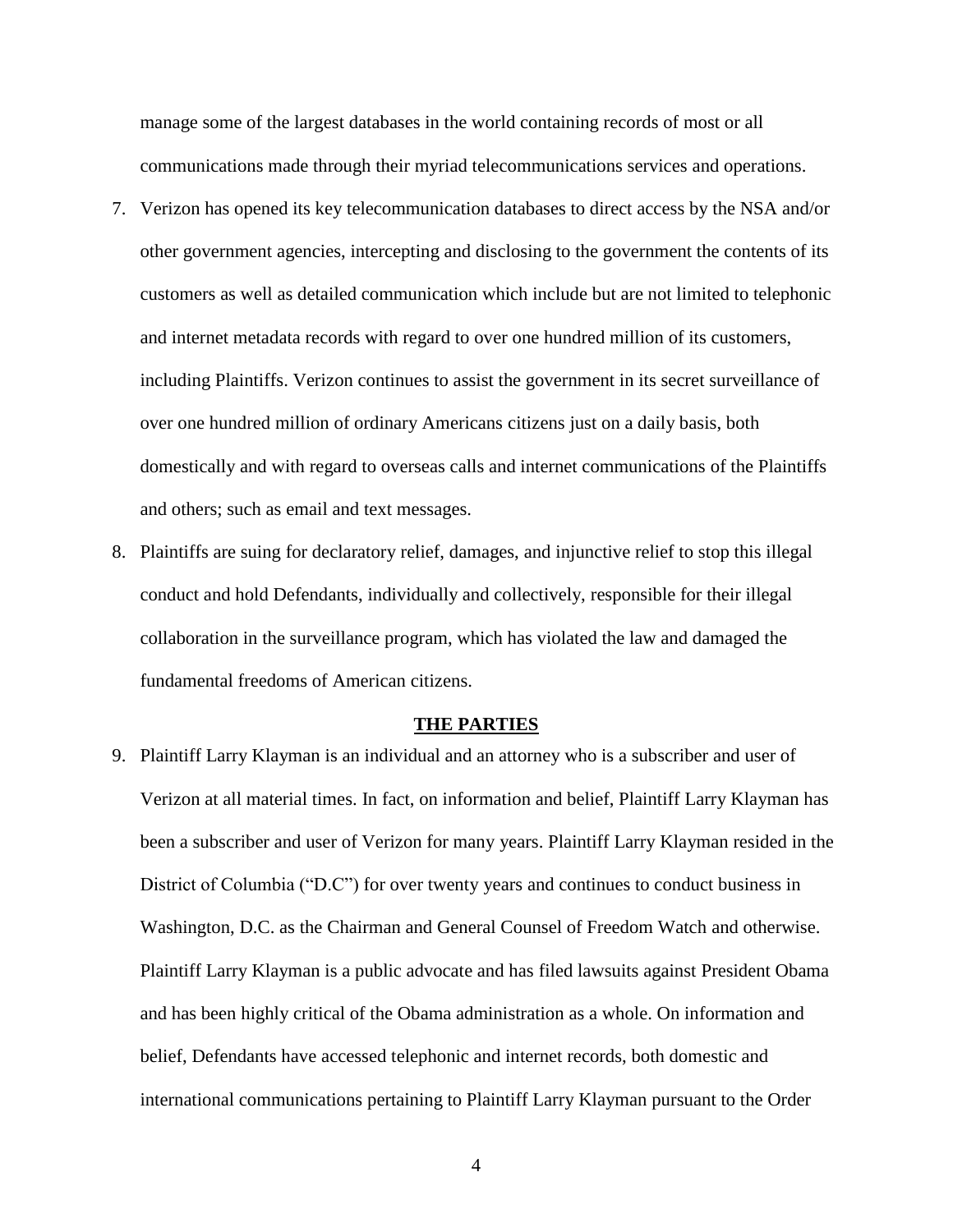issued by Defendant Vinson in addition to accessing his telephone and internet conversations.

- 10. Plaintiff Klayman also routinely sends and receives e-mails, texts and telephone communications to and from Israel, Italy, France, Great Britain, Germany, Belgium and other nations which have very large Muslim populations and where terrorist cells are bred and located and thus where terrorist attacks have been perpetrated resulting in numerous deaths and maimed persons.
- 11. In light of Plaintiff Klayman's foreign contacts and communications, including frequent telephone calls, texts and e-mail correspondence and communications, both domestic and overseas, the Defendants would have inevitably been monitoring Plaintiff Klayman in the ordinary course of their surveillance. In fact, given Plaintiff Klayman's contacts in the regions he has traveled to, Plaintiff Klayman was undoubtedly targeted by the Defendants and his domestic and foreign communications gathered and under surveillance.
- 12. Plaintiffs Charles and Mary Ann Strange are the parents of Michael Strange, a member of Navy SEAL Team VI who was killed when the helicopter he was in was attacked and shot down by terrorist Taliban jihadists in Afghanistan on August 6, 2011. Both Charles Strange and Mary Ann Strange at all material times were and remain subscribers and users of Verizon. Defendants have accessed Plaintiffs Charles and Mary Ann Strange's phone and internet metadata and content records particularly since these Plaintiffs have been vocal about their criticism of President Obama as commander-in-chief, his administration, and the U.S. military regarding the circumstances surrounding the shoot down of their son's helicopter in Afghanistan, which resulted in the death of their son and other Navy Seal Team VI members and special operation forces. Plaintiffs Charles and Mary Ann Strange have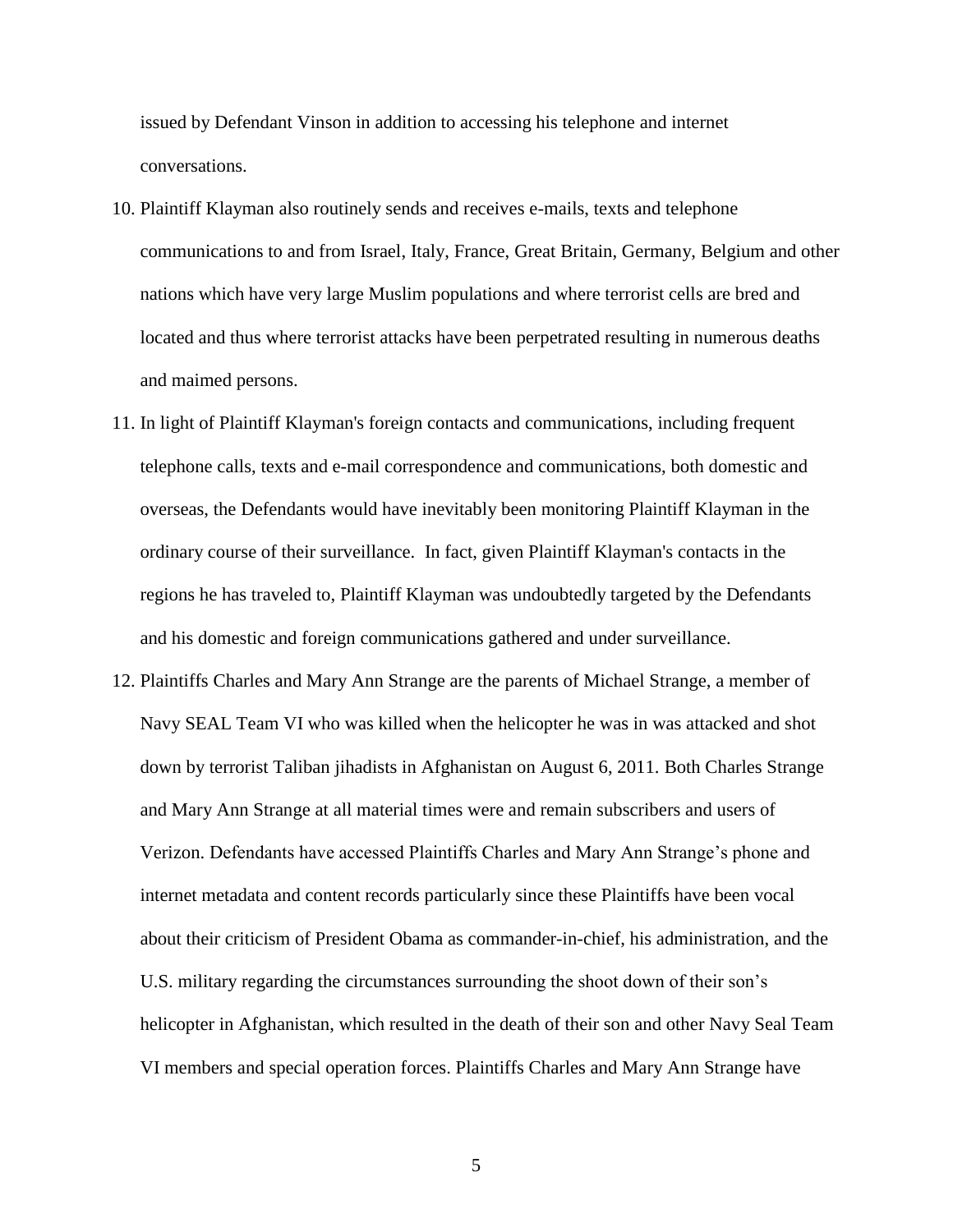substantial connections with Washington, D.C., as they hold press conferences in Washington, D.C. and lobby in Washington, D.C. as an advocate for their son and to obtain justice for him, as well as to change the policies and orders of President Obama and the U.S. military's acts and practices, which contributed to their son's death. Plaintiffs Charles and Mary Ann Strange also make telephone calls, send and receive texts and e-mails to and from foreign countries. Specifically, they have received threatening e-mails and texts from overseas, in particular Afghanistan.

- 13. Defendant Barack Hussein Obama ("Obama") is the President of the United States and currently resides in Washington, D.C.
- 14. Defendant Eric Holder ("Holder") is the Attorney General of the United States and conducts his duties as the Attorney General in Washington, D.C.
- 15. The National Security Agency ("NSA") is an intelligence agency of the U.S. Department of Defense and conduct its duties in Washington, D.C.
- 16. Defendant Keith B. Alexander ("Alexander") is the Director of the National Security Agency. He is also the commander of the U.S. Cyber Command, where he is responsible for planning, coordinating, and conducting operations of computer networks. He is also at the command for U.S. National Security Information system protection responsibilities. He conducts his duties for the National Security Agency in Washington, D.C.
- 17. The U.S. Department of Justice ("DOJ") is a U.S. federal executive department responsible for the enforcement of the law and administration of justice, and its headquarters is located in Washington, D.C., where it conducts most of its activities and business.
- 18. Defendant Roger Vinson ("Vinson") is a judge to the U.S. Foreign Intelligence Surveillance Court.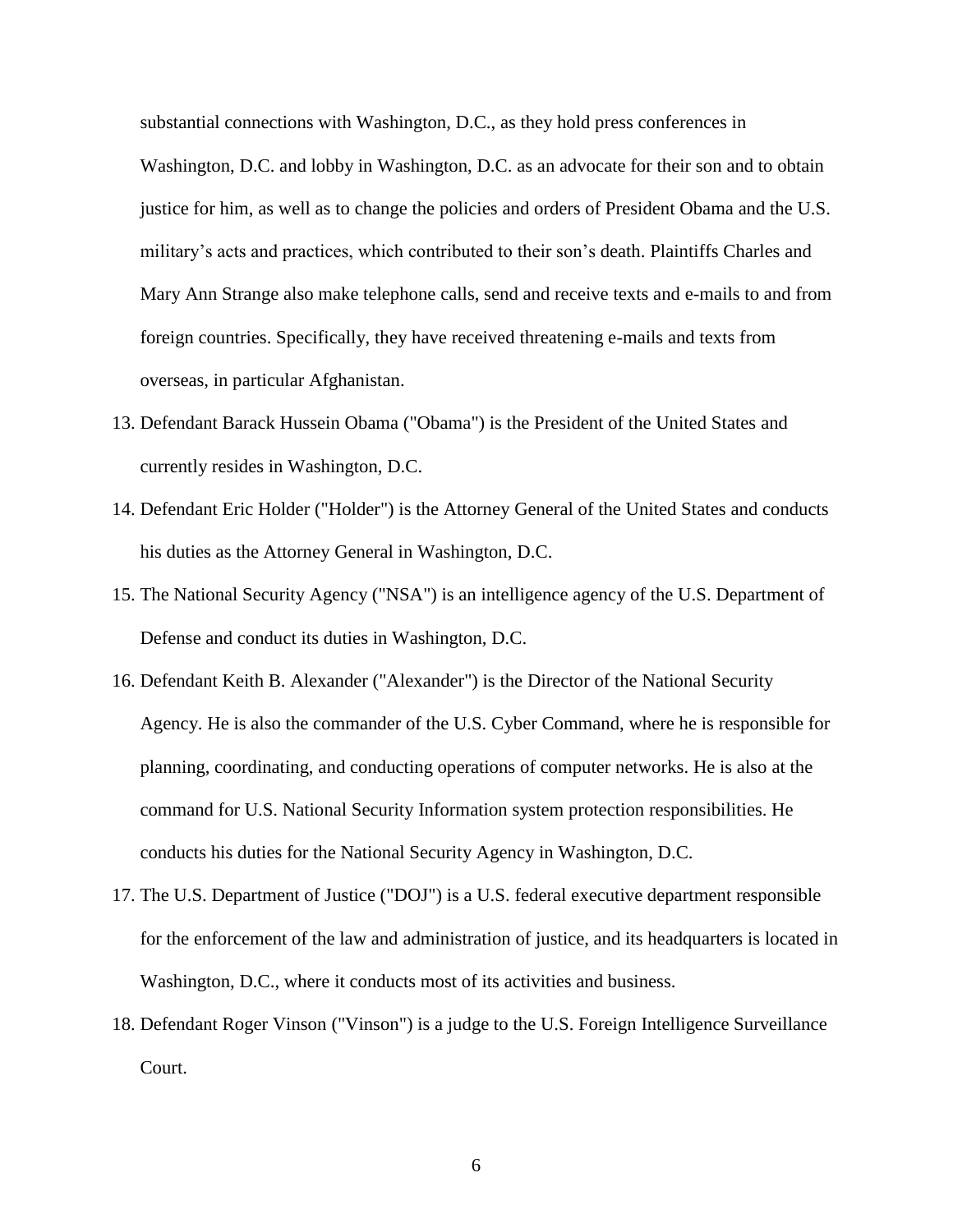19. All of these Defendants, each and every one of them, jointly and severally, acted in concert to violate the constitutional privacy rights, free speech, freedom of association, due process and other legal rights of Plaintiffs.

### **JURISDICTION AND VENUE**

- 20. This Court has subject matter jurisdiction over this case pursuant to 28 U.S.C. §1331 (Federal Question Jurisdiction).
- 21. Jurisdiction and venue are proper pursuant to 28 U.S.C. §1331, which states in pertinent part, "[t]he district courts shall have original jurisdiction of all civil actions arising under the Constitution, laws, or treaties of the United States." At issue here is the unconstitutional violation of Plaintiffs' rights under the First, Fourth, and Fifth Amendments to the U.S. Constitution.
- 22. Supplemental jurisdiction is also proper under 28 U.S.C. §1367, which states in pertinent part, " . . .in any civil action of which the district courts have original jurisdiction, the district courts shall have supplemental jurisdiction over all other claims that are so related to claims in the action within such original jurisdiction that they form part of the same case or controversy under Article III of the U.S. Constitution.
- 23. Plaintiffs are informed, believes and thereon alleges that, based on the places of business of the Defendants and/or on the national reach of Defendants, a substantial part of the events giving rise to the claims herein alleged occurred in this district and that Defendants and/or agents of Defendants may be found in this district.

### **STANDING**

24. Plaintiffs bring this action because they have been directly affected, victimized and severely damaged by the unlawful conduct complained herein. Their injuries are proximately related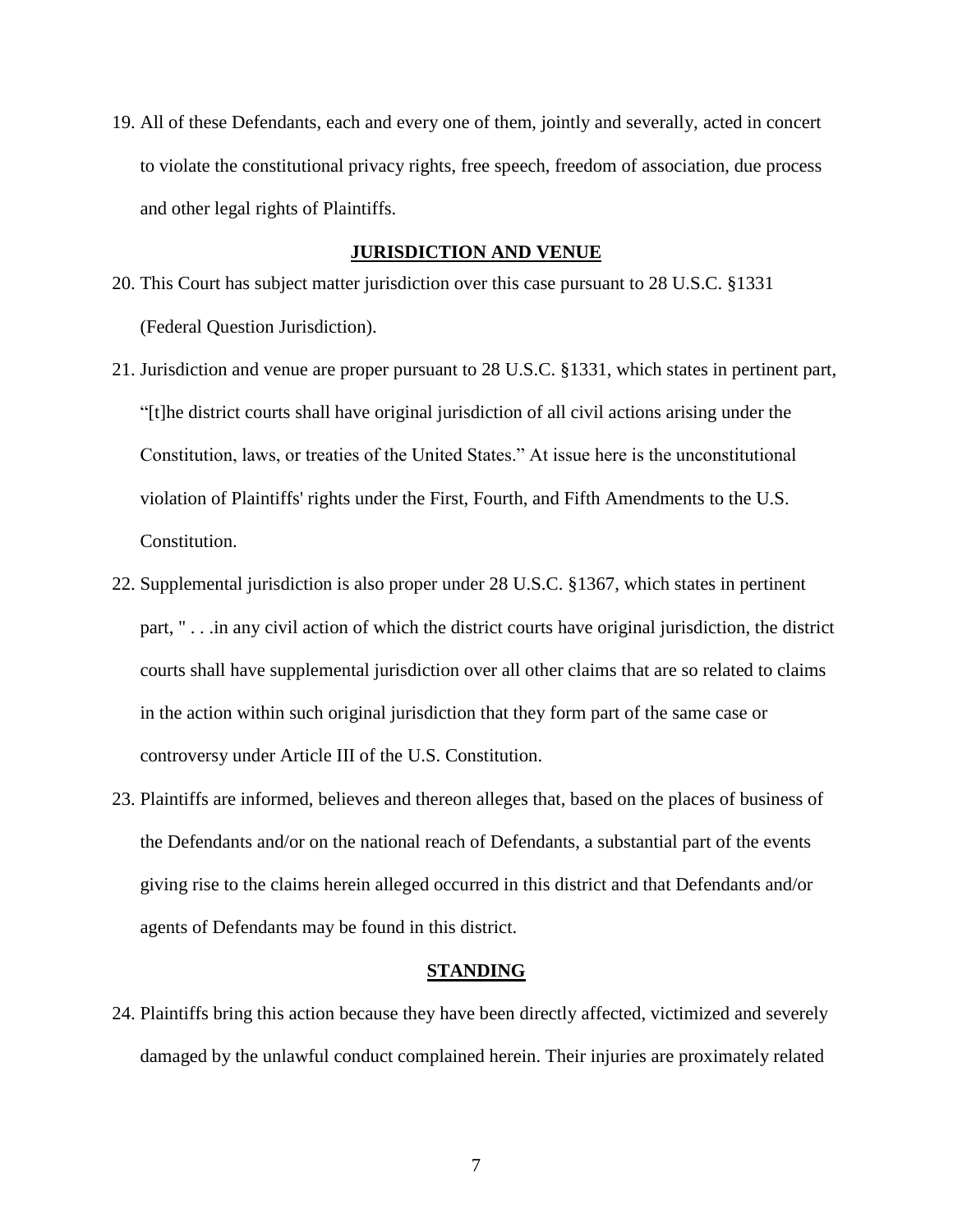to the egregious, illegal and criminal acts of Defendants Obama, Holder, Alexander, Vinson, the DOJ, and the NSA, each and every one of them, jointly and severely.

## **STATEMENT OF FACTS**

- 25. The NSA began a classified surveillance program to intercept the telephone communications of persons inside the United States, a program that continues to this date. The U.S. government, on the orders authorization of the President, the Attorney General, the DOJ and the NSA, has obtained a top secret court order that directs Verizon to turn over the telephone records of over one hundred million Americans to the NSA on an ongoing daily basis.
- 26. On April 25, 2013, Defendant Judge Roger Vinson, acting in his official and personal capacities and under the authority of Defendant Obama, his Attorney General and the DOJ, ordered that the Custodian of Records shall produce the production of tangible things from Verizon Business Network Services, Inc. on behalf of MCI Communication Services Inc, individually and collectively, to the NSA and continue production on an ongoing daily basis thereafter.
- 27. Defendant Vinson ordered access to electronic copies of the following tangible things: all call detail records or "telephony metadata" created by Verizon for communications (i) between the United States and abroad; or (ii) wholly within the United States, including local telephone calls. Telephony metadata includes comprehensive communications routing information, including but not limited to session identifying information (e.g. originating and terminating telephone number, International Mobile Subscriber Identity (IMSI) number, International Mobile station Equipment Identity (IMEI) number, etc.) trunk identifier, telephone calling card numbers, and time and duration of call.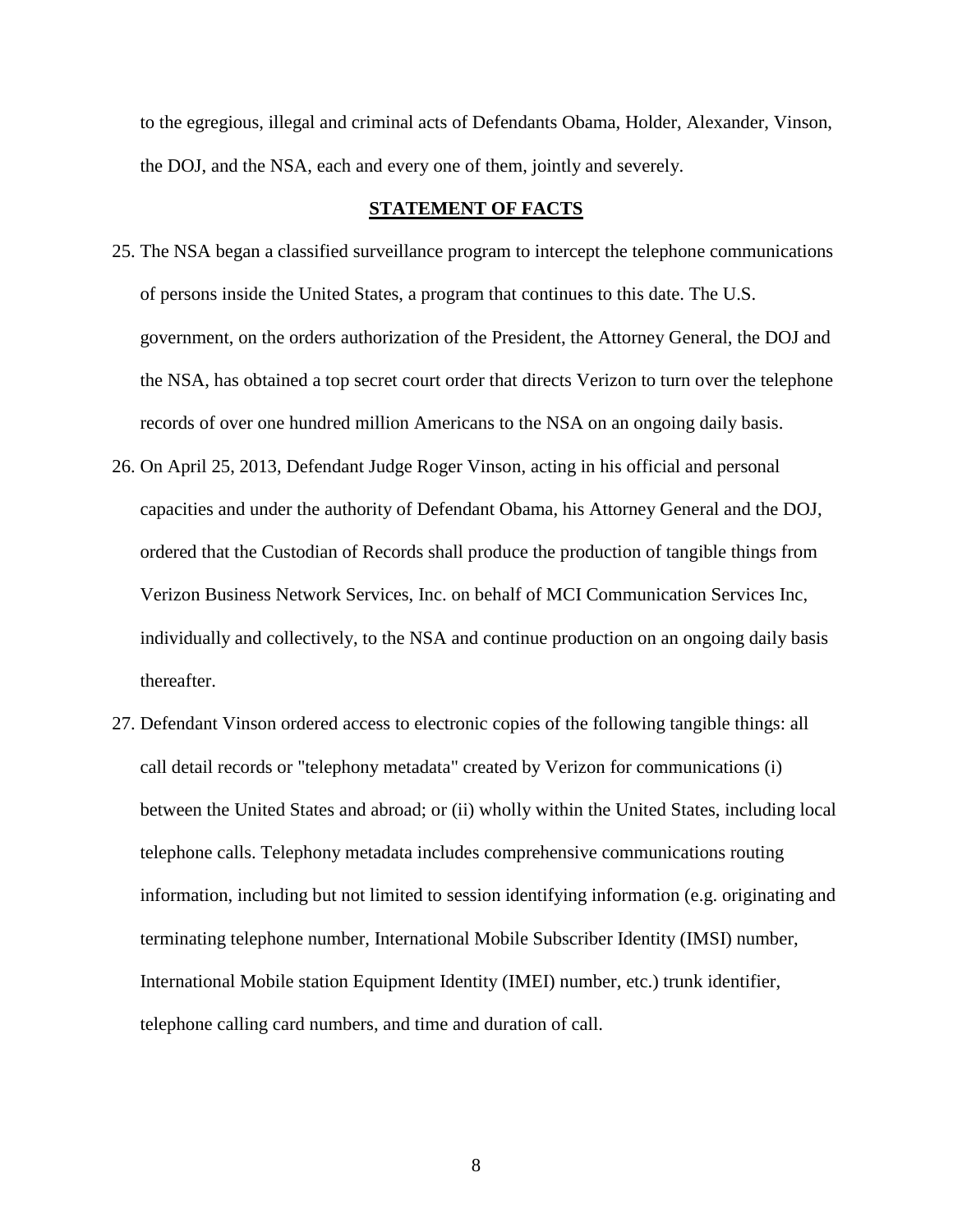- 28. Defendant Vinson's Order requires Verizon to turn over originating and terminating telephone numbers as well as the location, time, and duration of the calls. In essence, the Order gives the NSA blanket access to the records of over a hundred million of Verizon customers' domestic and foreign phone calls made between April 25, 2013, when the Order was signed, and July 19, 2013, when the Order is supposed to, on its face, expire.
- 29. Defendant Vinson, in an attempt to keep his illegal acts and those of other Defendants as a secret, further ordered that no person shall disclose to any other person that the FBI or NSA has sought or obtained tangible things under his order.
- 30. Based on knowledge and belief, this Order issued by Defendant Vinson is the broadest surveillance order to ever have been issued; it requires no level of reasonable suspicion or probable cause and incredibly applies to all Verizon subscribers and users anywhere in the United States and overseas.
- 31. Defendant Vinson's Order shows for the first time that, under Defendant Obama's administration, the communication records of over one hundred million of U.S. citizens are being collected indiscriminately and in bulk - regardless of whether there is reasonable suspicion or any "probable cause" of any wrongdoing.
- 32. On June 5, 2013, The Guardian published an article entitled, "NSA collecting phone records of millions of Verizon customers daily. Exclusive: Top secret court order requiring Verizon to hand over all call data shows scale of domestic surveillance under Obama."
- 33. Since June 5, 2013, Defendants Obama, Holder, Alexander, Vinson, the DOJ, and the NSA have been widely condemned among American citizens regarding their failure to uphold the U.S. Constitution and intentionally violating the fundamental rights of Plaintiffs and over one hundred million of other Americans.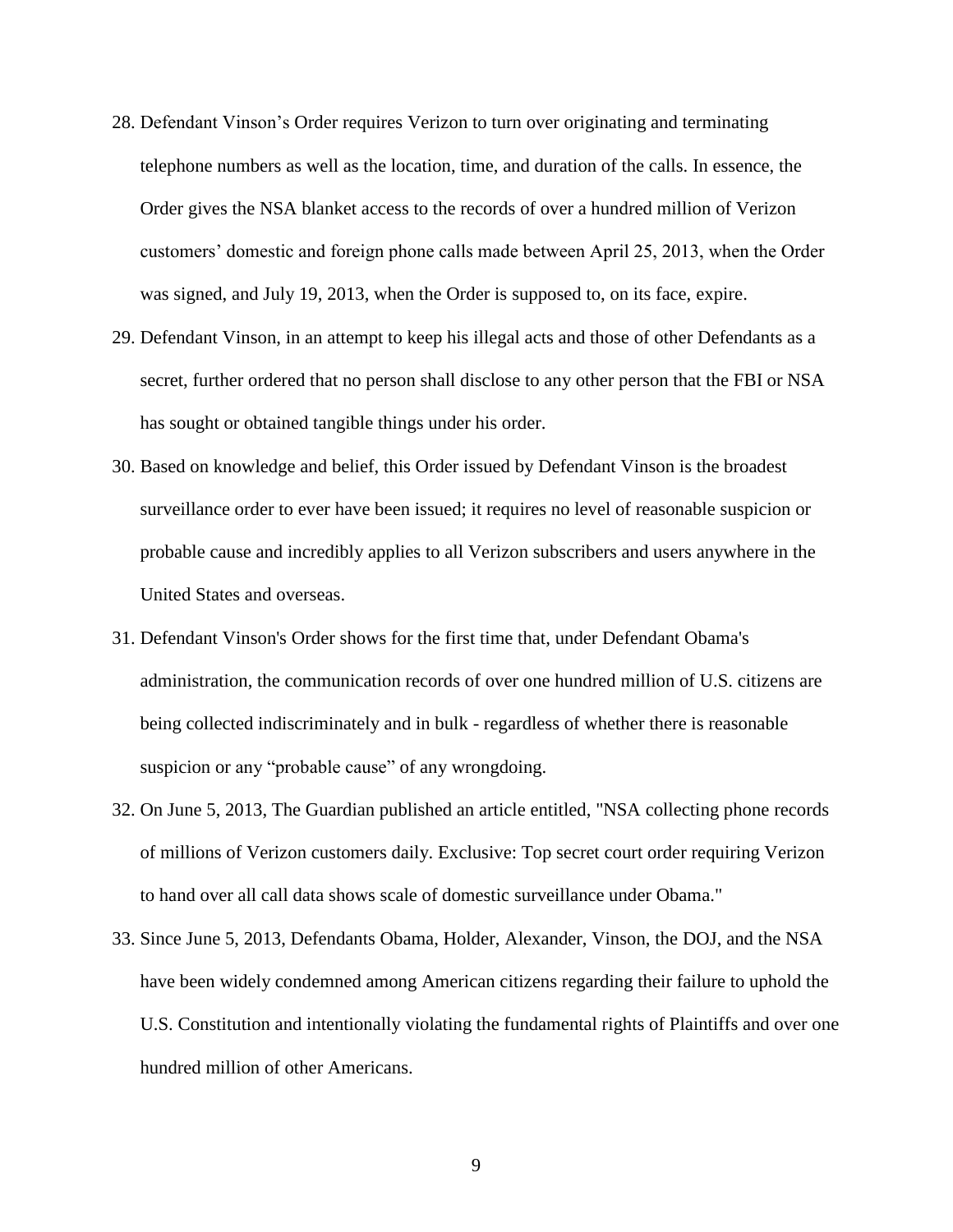- 34. As just one example, Senator Rand Paul called the surveillance of Verizon phone records "an astounding assault on the constitution," and has called for a class action lawsuit.
- 35. In fact, the news of Judge Vinson's Order comes as the Obama administration is under fire following revelations that the DOJ has seized two months of telephone records of a number of Associated Press' reporters and editors, claiming that the requests were part of an investigation into the leak of classified information, as well as the telephone records and emails of reporters and management of Fox News. This is thus a pattern of egregious ongoing illegal, criminal activity.
- 36. Such schemes by the Defendants in concert with the government have subjected untold number of innocent people to the constant surveillance of government agents. As Jameel Jaffeer, the ACLU's deputy legal director, stated, "It is beyond Orwellian, and it provides further evidence of the extent to which basic democratic rights are being surrendered in secret to the demands of unaccountable intelligence agencies."
- 37. To date, Defendants have not issued substantive and meaningful explanations to the American people describing what has occurred. To the contrary, criminal charges are reportedly being pursued by Defendants Obama, Holder, the DOJ, and the NSA against the leakers of this plot against American citizens in a further effort suppress, obstruct justice, and to keep Defendants' illegal actions as secret as possible.

#### **FIRST CLAIM FOR RELIEF**

# **(Fifth Amendment Violation – Defendants Obama, Holder, Alexander, and Vinson) (Bivens v. VI Unknown Named Agents of Federal Bureau of Narcotics)**

38. Plaintiffs repeat and reallege all of the previous allegations in paragraphs 1 through 37 of this Third Amended Complaint with the same force and affect, as if fully set forth herein again at length.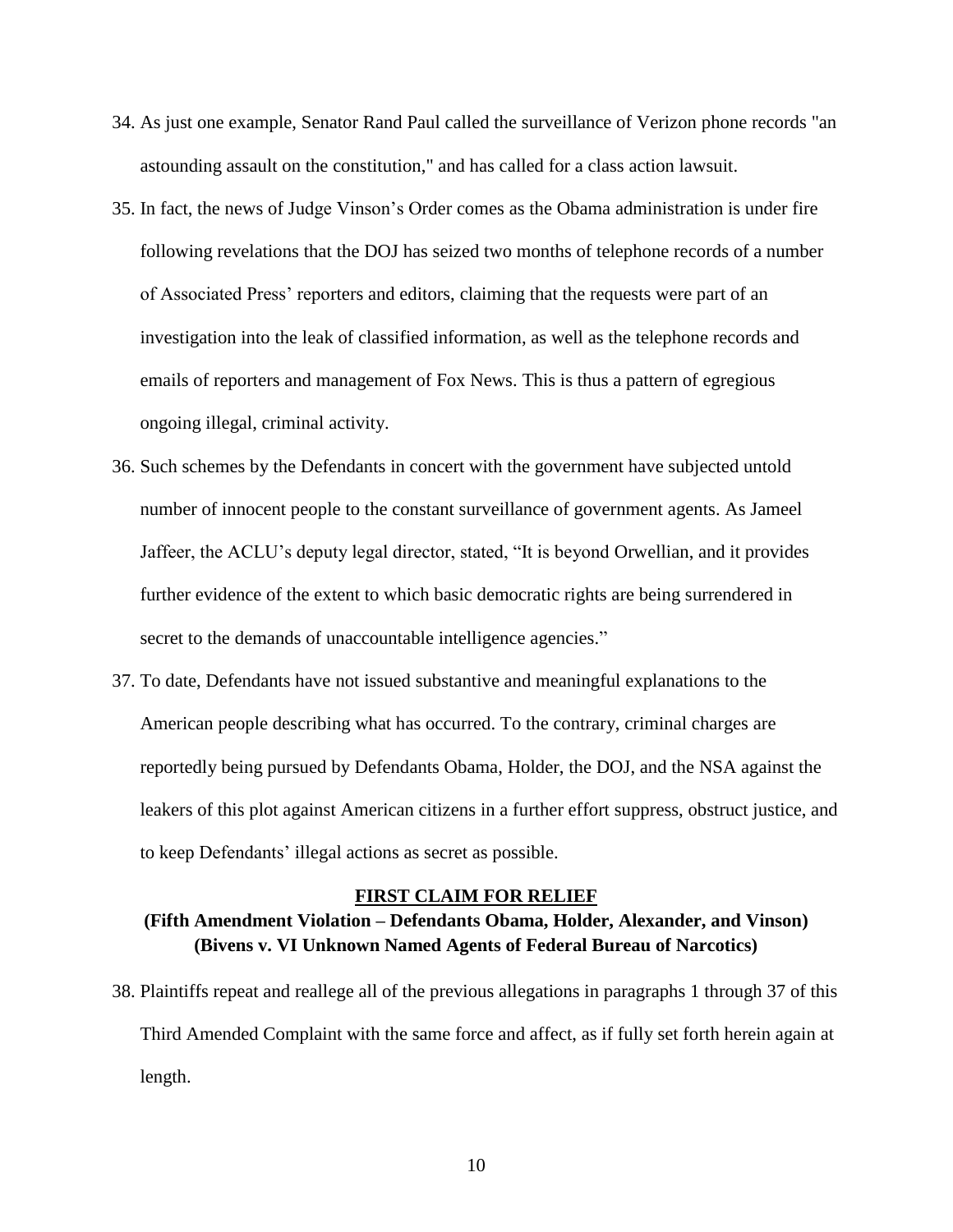- 39. Plaintiffs enjoy a liberty interest in their personal security and in being free from the Defendants' and the government's use of unnecessary and excessive force or intrusion against his person.
- 40. Plaintiffs enjoy a liberty of not being deprived of life without due process of law, as guaranteed by the Fifth Amendment to the U.S. Constitution.
- 41. Defendants Obama, Holder, Alexander, the DOJ, and the NSA violated Plaintiffs' constitutional rights when they caused Defendant Vinson's order to be illegally granted, thereby giving the government and themselves unlimited authority to obtain telephone data for a specified amount of time.
- 42. By reason of the wrongful conduct of the Defendants, each and every one of them, jointly and severally, Plaintiffs suffered and continue to suffer from severe emotional distress and physical harm, pecuniary and economic damage, loss of services, and loss of society accordingly.
- 43. These violations are compensable under *Bivens v. VI Unknown Named Agents of Federal Bureau of Narcotics*, 403 U.S. 388 (1971). As a direct and proximate result of the intentional and willful actions of Defendants Obama, Holder, and Alexander, and Vinson, Plaintiffs demand judgment be entered against Defendants Obama, Holder, and Alexander, and Vinson, each and every one of them, jointly and severally, including an award of compensatory and actual damages, punitive damages, equitable relief, reasonable attorneys fees, pre-judgment interest, post-interest and costs, and an award in an amount in excess of \$3 billion U.S. dollars, and such other relief as the Court may deem just and proper. Plaintiffs demand declaratory and injunctive and other equitable relief against all of Defendants as set forth below.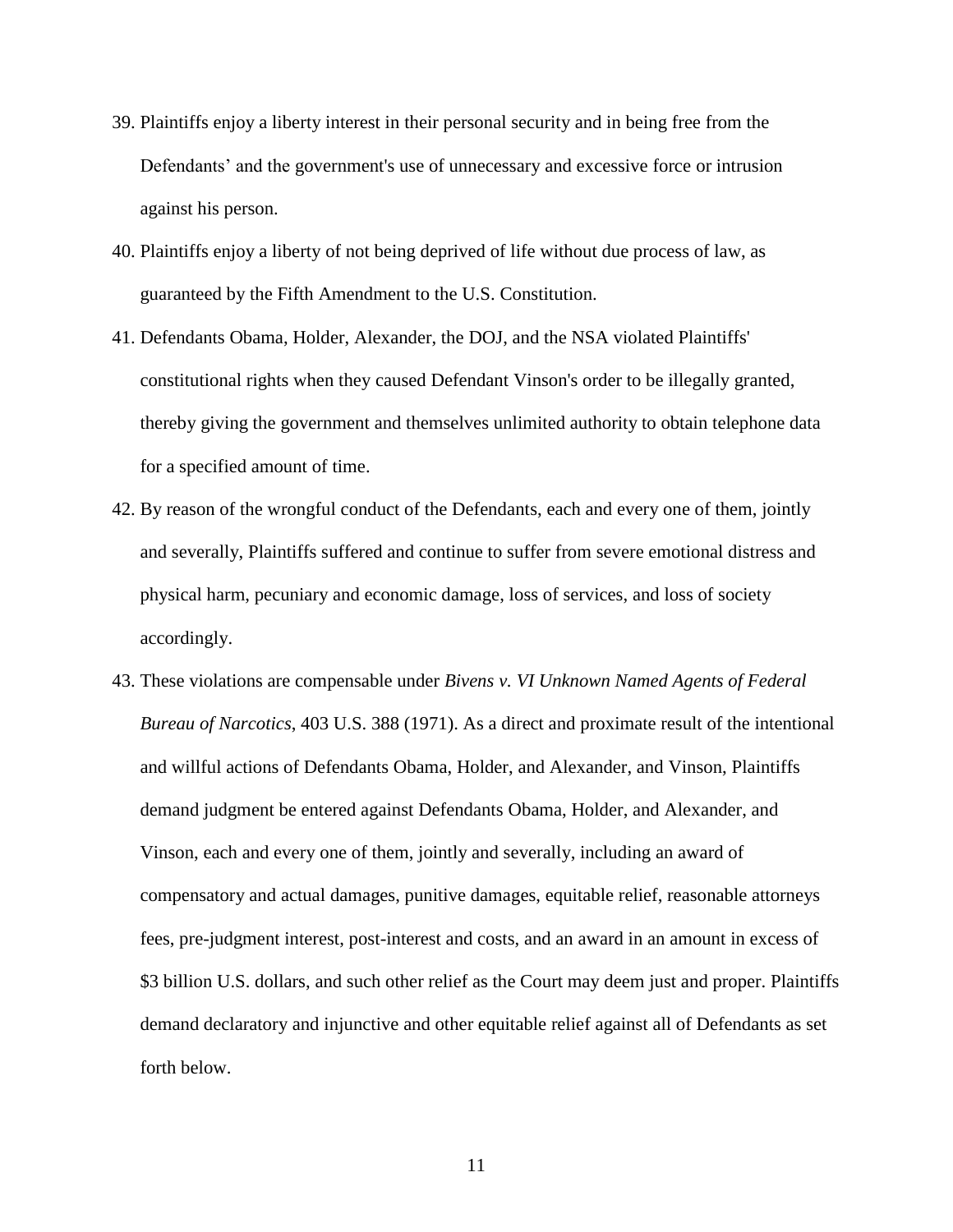### **SECOND CLAIM FOR RELIEF**

# **(First Amendment Violation - Defendants Obama, Holder, Alexander, and Vinson) (Bivens v. VI Unknown Named Agents of Federal Bureau of Narcotics)**

- 44. Plaintiffs repeat and reallege all of the previous allegations in paragraphs 1 through 43 of this Third Amended Complaint with the same force and affect, as if fully set forth herein again at length.
- 45. Defendants Obama, Holder, Alexander, and Vinson, acting in their official capacity and personally, abridged and violated Plaintiffs' First Amendment right of freedom of speech and association by significantly minimizing and chilling Plaintiffs' freedom of expression and association.
- 46. Defendants Obama, Holder, Alexander, and Vinson's acts chill, if not "kill," speech by instilling in Plaintiffs, and over a hundred million of Americans, the fear that their personal and business conversations with other U.S. citizens and foreigners are in effect tapped and illegally surveyed.
- 47. In addition, Defendants Obama, Holder, Alexander, and Vinson, acting in their official capacity and personally, violated Plaintiffs' right of freedom of association by making them and others weary and fearful of contacting other persons and entities via cell phone out of fear of the misuse of government power and retaliation against these persons and entities who challenge the misuse of government power.
- 48. By reason of the wrongful conduct of these Defendants, Plaintiffs suffered and continue to suffer from severe emotional distress and physical harm, pecuniary and economic damage, loss of services, and loss of society accordingly.
- 49. These violations are compensable under *Bivens v. VI Unknown Named Agents of Federal Bureau of Narcotics*, 403 U.S. 388 (1971).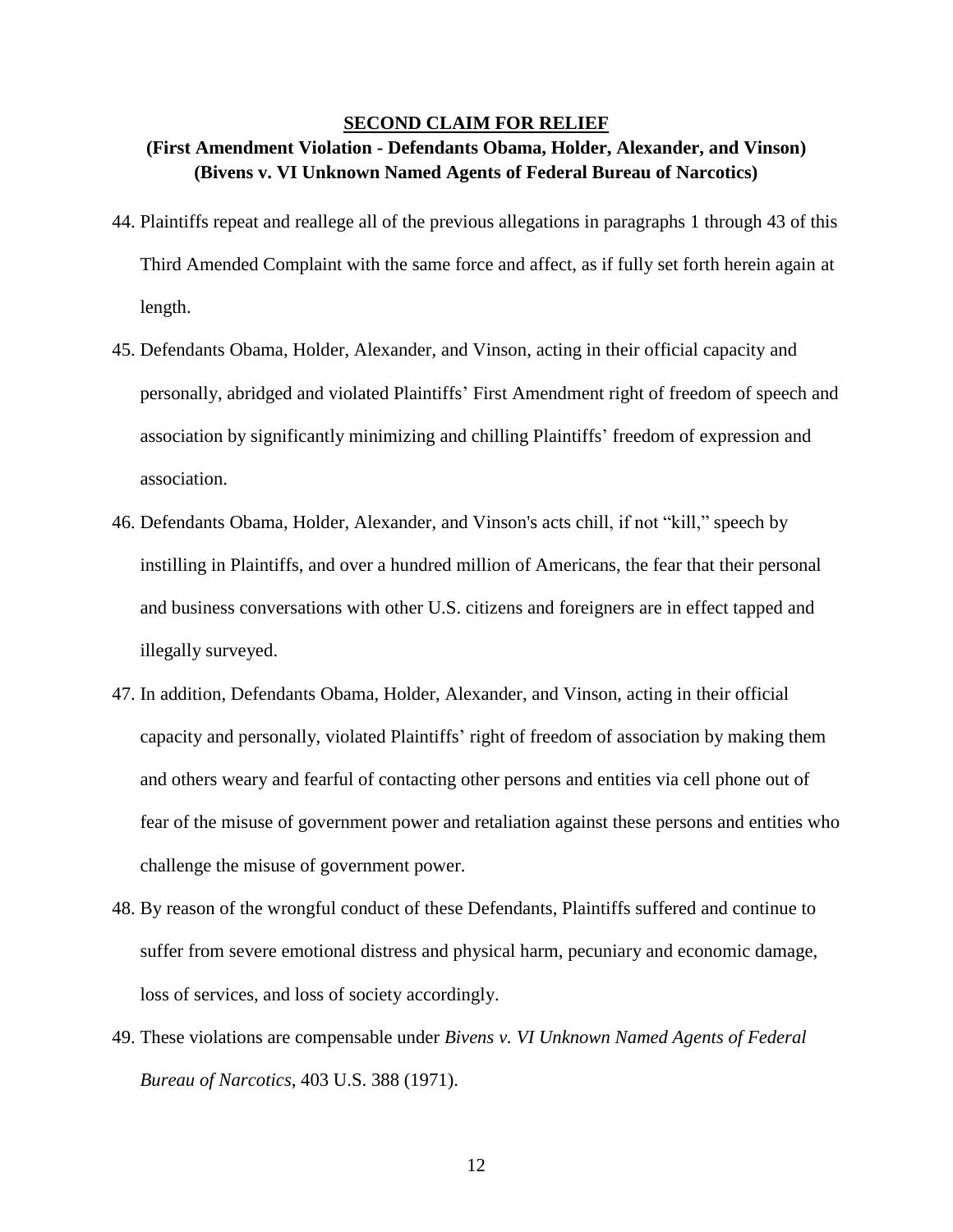50. As a direct and proximate result of the intentional and willful actions of Defendants Obama, Holder, and Alexander, and Vinson, demand that judgment be entered against Defendants Obama, Holder, and Alexander, and Vinson, each and every one of them, jointly and severally, including an award of compensatory and actual damages, punitive damages, equitable relief, reasonable attorneys fees, pre-judgment interest, post-interest and costs, and an award in an amount in excess of \$3 billion U.S. dollars and such other relief as the Court may deem just and proper.

#### **THIRD CLAIM FOR RELIEF**

## **(Fourth Amendment Violation - Defendants Obama, Holder, Alexander, and Vinson) (Bivens v. VI Unknown Named Agents of Federal Bureau of Narcotics)**

- 51. Plaintiffs repeat and reallege all of the previous allegations in paragraphs 1 through 50 of this Second Amended Complaint with the same force and affect, as if fully set forth herein again at length.
- 52. The Fourth Amendment provides in pertinent part that people have a right to be secure in their persons against unreasonable searches and seizures, that warrants shall not be issued but upon probable cause, and that the place of search must be described with particularity.
- 53. Defendants Obama, Holder, Alexander, and Vinson, acting in their official capacities and personally, violated the Fourth Amendment to the U.S. Constitution when they unreasonably searched and seized and continue to search Plaintiffs' phone records and millions of innocent U.S. citizens' records without reasonable suspicion or probable cause.
- 54. Defendants Obama, Holder, and Alexander, and Vinson, acting in their official capacity and personally, violated the Fourth Amendment to the U.S. Constitution by not describing with particularity the place to be searched or the person or things to be seized.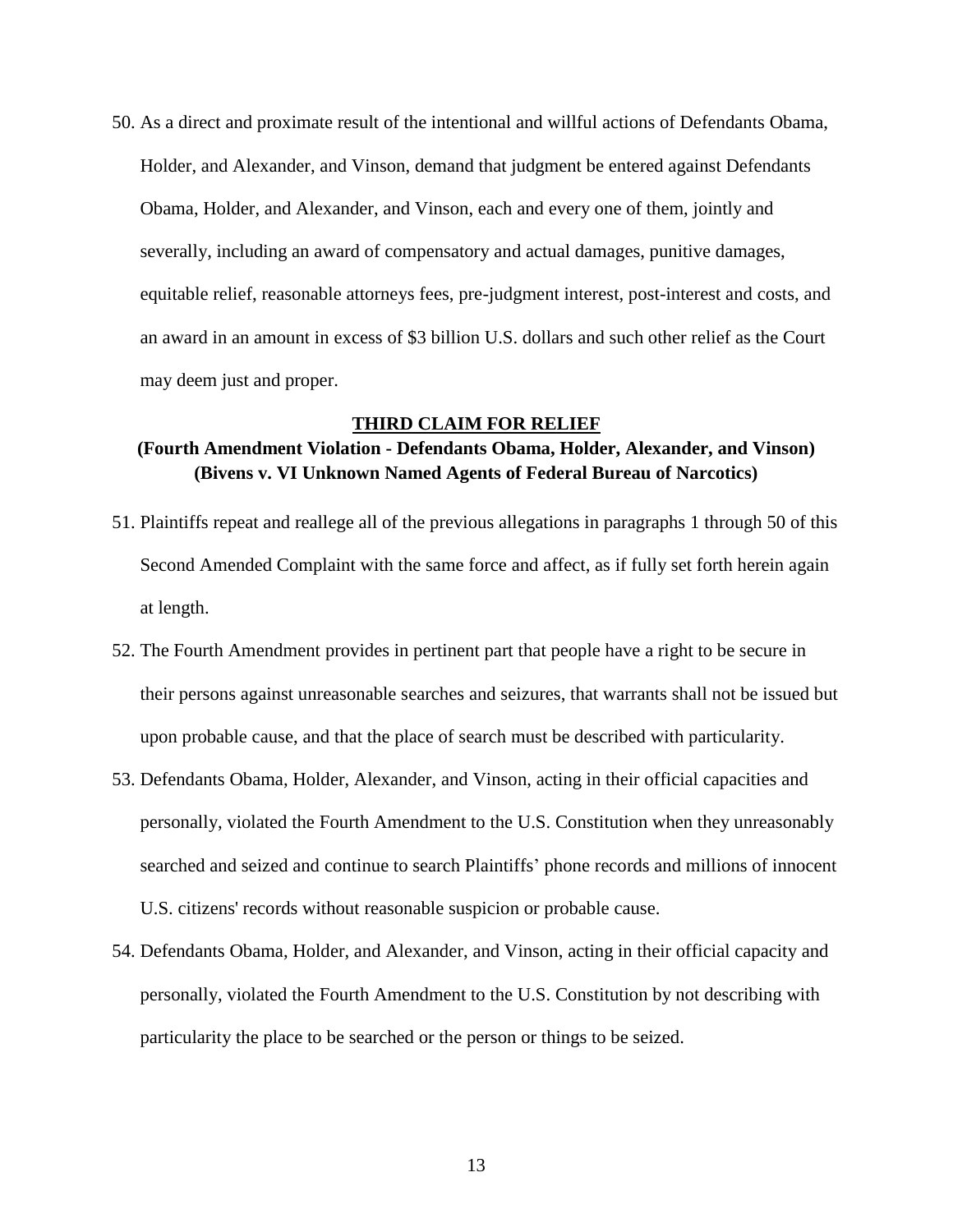- 55. In fact, the blanket and vastly overbroad order issued by Defendant Vinson, acting on behalf of the federal government and therefore Defendant Obama as he is the chief executive of the federal government, as well as the other Defendants, does not state with any particularity who and what may be searched.
- 56. The collection and production of the phone records allows Defendant NSA to build easily and indiscriminately a comprehensive picture and profile of any individual contacted, how and when, and possibly from where, retrospectively and into the future.
- 57. By reason of the wrongful conduct of Defendants Obama, Holder, Alexander, and Vinson, Plaintiffs suffered and continue to suffer from severe emotional distress and physical harm, pecuniary and economic damage, loss of services, and loss of society accordingly.
- 58. These violations are compensable under *Bivens v. VI Unknown Named Agents of Federal Bureau of Narcotics*, 403 U.S. 388 (1971). As a direct and proximate result of the intentional and willful actions of Defendants Obama, Holder, and Alexander, and Vinson, Plaintiffs demand judgment be entered against Defendants Obama, Holder, and Alexander, and Vinson, each and every one of them, jointly and severally, including an award of compensatory and actual damages, punitive damages, equitable relief, reasonable attorneys fees, pre-judgment interest, post-interest and costs, and an award in an amount in excess of \$3 billion U.S. dollars and such other relief as the Court may deem just and proper.

#### **PRAYER FOR RELIEF**

59. Plaintiffs demand that judgment be entered against Defendants, each and every one of them, jointly and severally, for compensatory and actual damages because of Defendants' illegal actions causing this demonstrable injury to Plaintiffs, punitive damages because of Defendants' callous, reckless indifference and malicious acts, and attorneys fees and costs in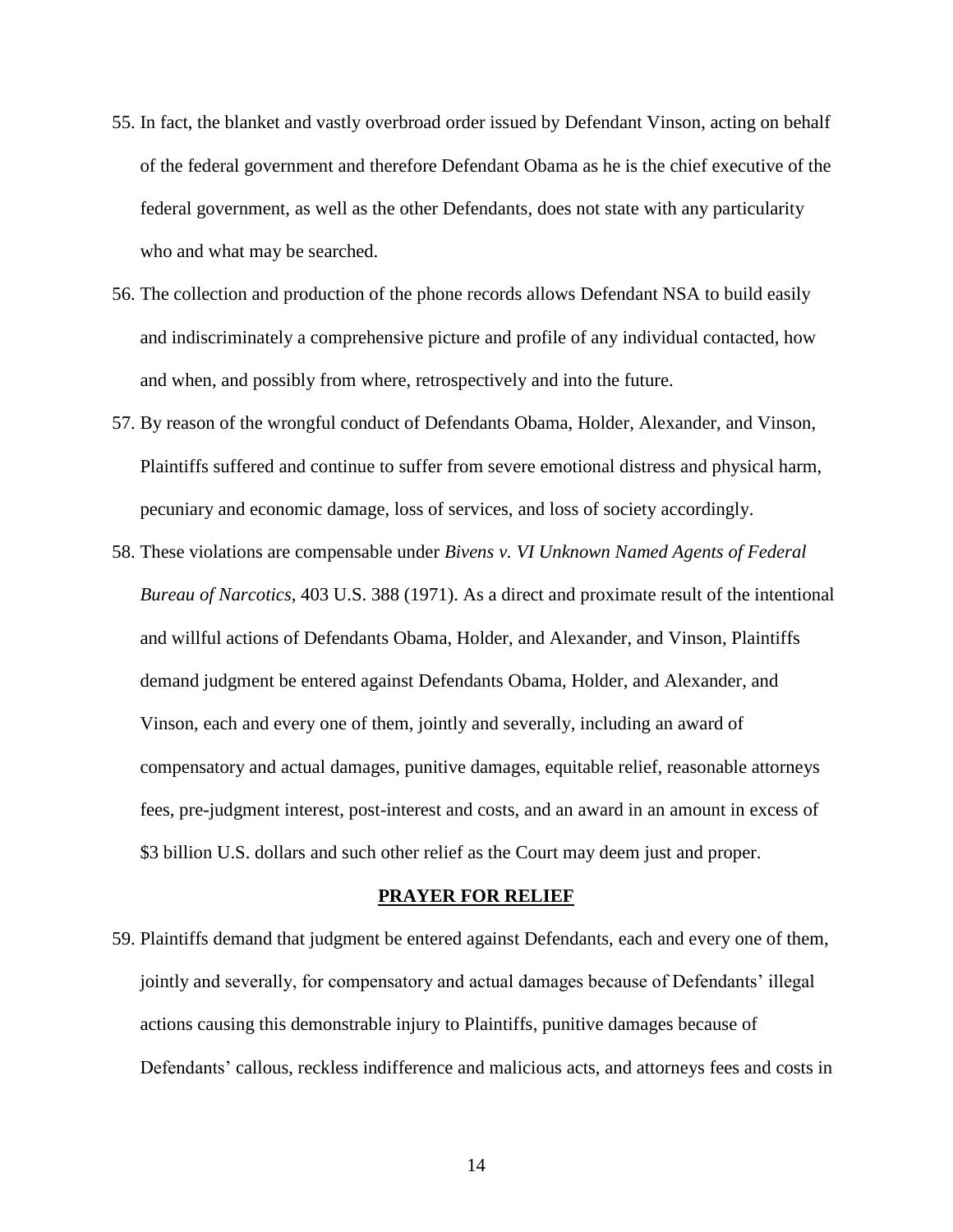an amount in excess of \$3 billion U.S. dollars and such other relief the Court may deem just and proper.

60. Plaintiffs demand declaratory, equitable and injunctive relief for their injuries in the following ways: (1) a cease and desist order to prohibit this type of illegal and criminal activity against Plaintiffs and other U.S. citizens from occurring now and in the future; (2) that all Plaintiffs' phone, texts, e-mail, internet, and social media records and communication records, whether telephonic or electronic, be returned to the provider and expunged from federal government records; and (3) a full disclosure and a complete accounting of what each Defendant as a whole has done and allowed the DOJ and NSA to do; and (4) that this Court retain jurisdiction to implement an effective judicial monitoring mechanism to insure that the Defendants do not egregiously continue, after they are enjoined, to violate the constitutional rights of the Plaintiffs and all Americans in the future, particularly since the Foreign Surveillance Intelligence Court, through judges such as Defendant Vinson, has colluded or acquiesced with Defendants in their unlawful conduct. Defendants cannot, given their documented pattern of lying under oath, deceit and unlawful unconstitutional conduct, be left on their own, without court supervision, to obey the law.

### **JURY DEMAND**

#### **Plaintiffs respectfully demands a jury trial on all issues so triable.**

Dated: February 10, 2014

Respectfully submitted,

*/s/ Larry Klayman* Larry Klayman, Esq. General Counsel Freedom Watch, Inc. D.C. Bar No. 334581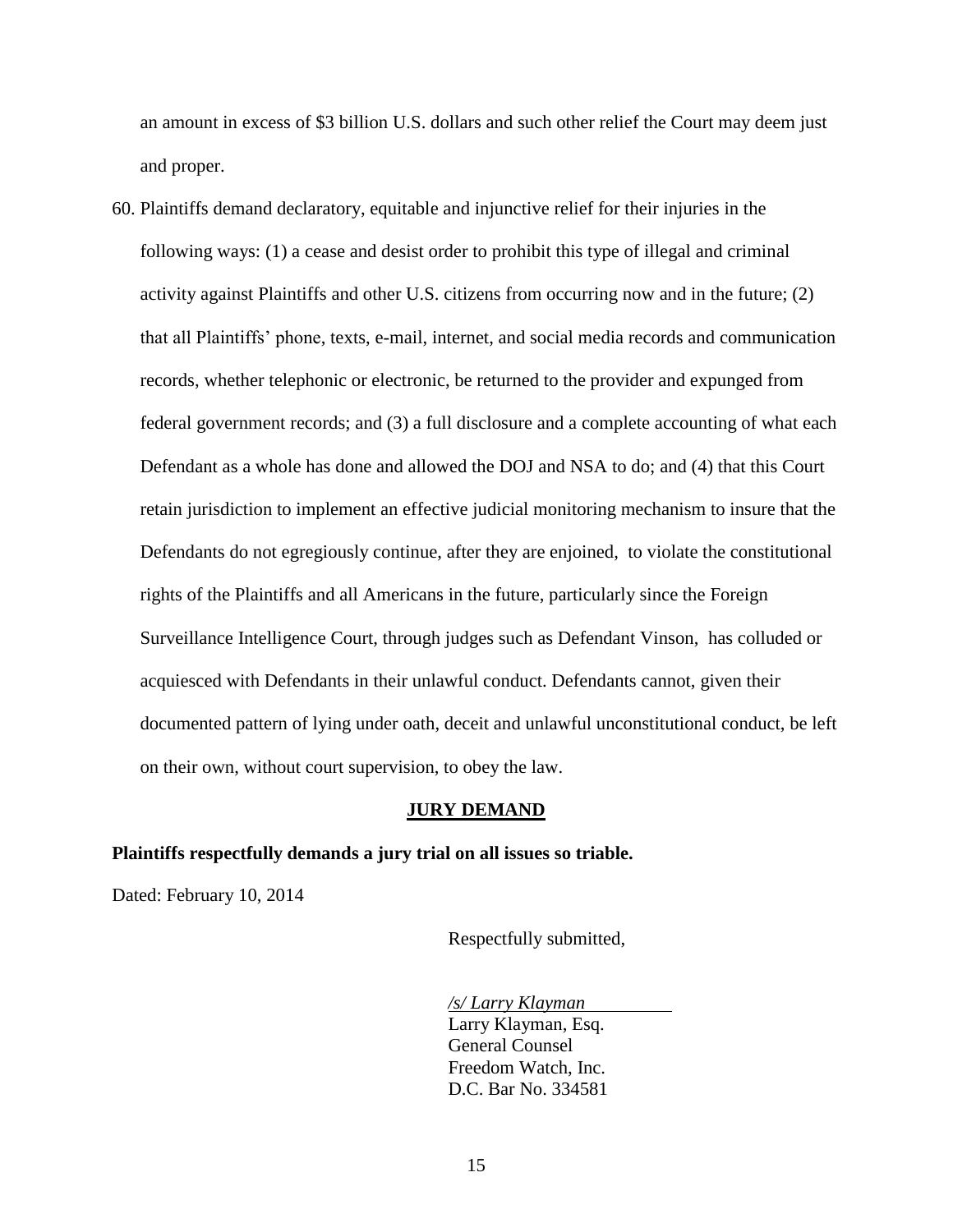2020 Pennsylvania Ave. NW, Suite 345 Washington, DC 20006 Tel: (310) 595-0800 Email: leklayman@gmail.com Attorney for Himself, Pro Se, and the Plaintiffs